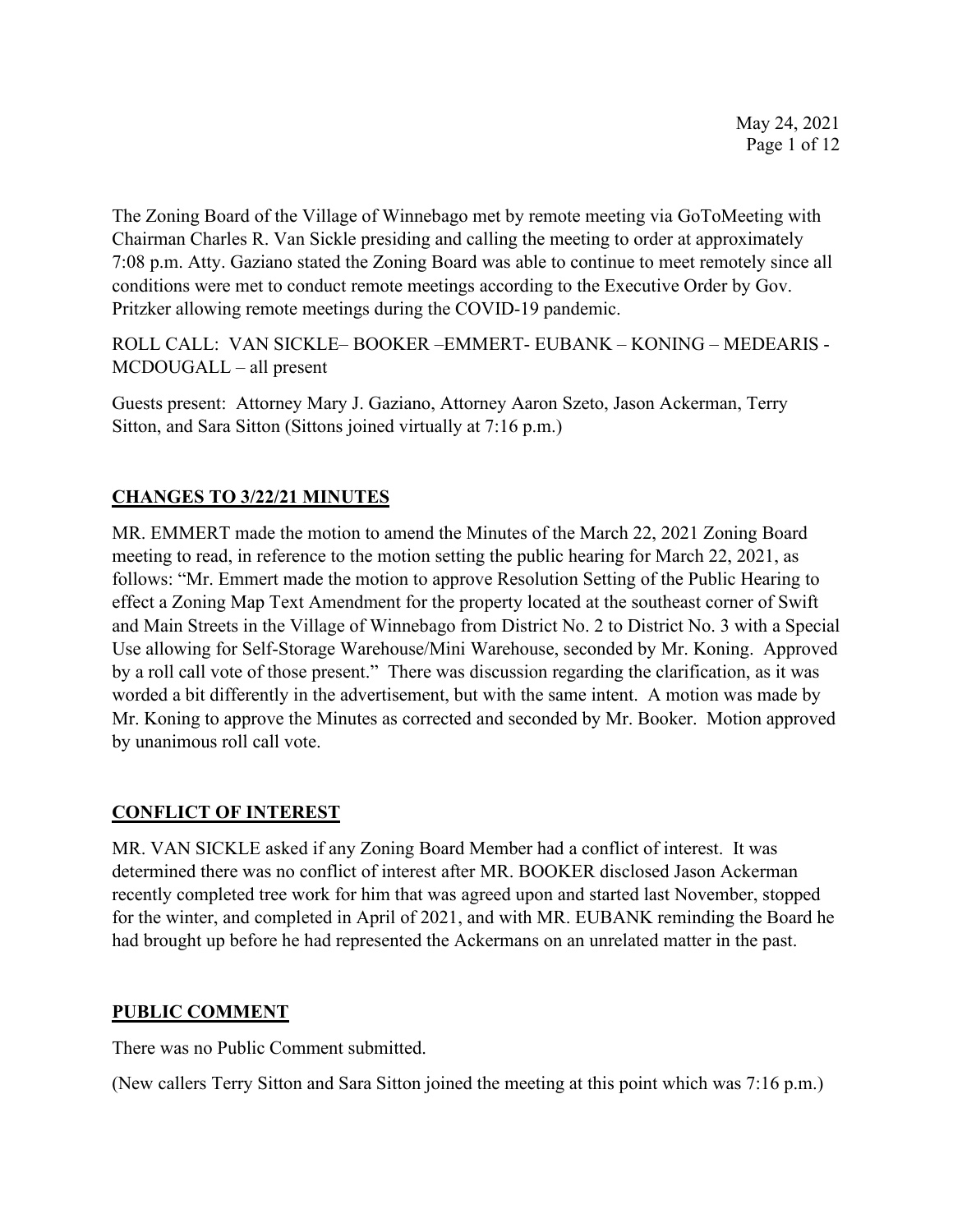### **ZONING CHANGE—PROPERTY LOCATED AT SOUTHEAST CORNER OF SWIFT STREET AND MAIN STREETS IN VILLAGE OF WINNEBAGO**

MR. VAN SICKLE started the discussion on the potential zoning change for the property located at the Southeast corner of Swift Street and Main Streets in the Village of Winnebago, which property is currently owned by Jason Ackerman and Teresa Ackerman, from District No. 2— Two-Family Residential to District No. 3—General Business District with a Special Use Permit for self-storage/mini warehouse. MR. VAN SICKLE indicated the Board heard some comments in the public hearing immediately preceding this meeting regarding items that should be considered as conditions of any Special Use Permit granted.

# **INITIAL GENERAL DISCUSSION**

MR. EMMERT questioned Dick Medearis, Village Building Official, as to whether he had previously thought it would be a problem if the fence height required was higher than 6 feet. MR. EMMERT stated he thought some potential issue with an 8-foot fence is why this Board previously said the lights on the storage facility buildings had to be at least a foot below the height of fence, and that with a 6-foot fence there would still be blocking of headlights, such that it would stop the lights from being visible on other side of fence (namely, on Sitton property).

Dick Medearis indicated an 8-foot fence must meet the wind load requirement of the International Building Code, which would mean the fence would have to sustain a 3 second burst of wind between 90-100 mph. MR. EMMERT asked if putting an 8-foot fence on the south property line could practically be done, and Dick Medearis responded in the affirmative.

MR. EMMERT indicated his next question was for Attorney Szeto, the attorney for the Sittions, as he believed Attorney Szeto had said at the public hearing that access for the Sittons was along the south property line, but MR. EMMERT thought that area was all owned by the Ackermans. MR. EMMERT indicated he never thought it was a right-of-way or access from Swift St. going east along the southern boundary of the Ackerman lot. MR. VAN SICKLE said the Sittons (owners of the property to the south) have a gate in their fence that allows them to go from Swift St. into their rear yard. MR. EMMERT asked if that was public right-of-way, or if they have an easement, or if the Sitton fence is in far enough so that they can come out of the fence area and still go out of their property over to Swift Street. MR. EMMERT stated if that is the case, if a fence is built along the southern lot line of the northern lot (Ackerman lot) the Sittons would still have the same access. MR. VAN SICKLE stated the Sittons are able to go directly from their property onto Swift St.

MR. EUBANK stated one of the exhibits provided shows the diagram of the layout of the Ackerman property and from their drive is a driveway that goes out. MR. EUBANK believes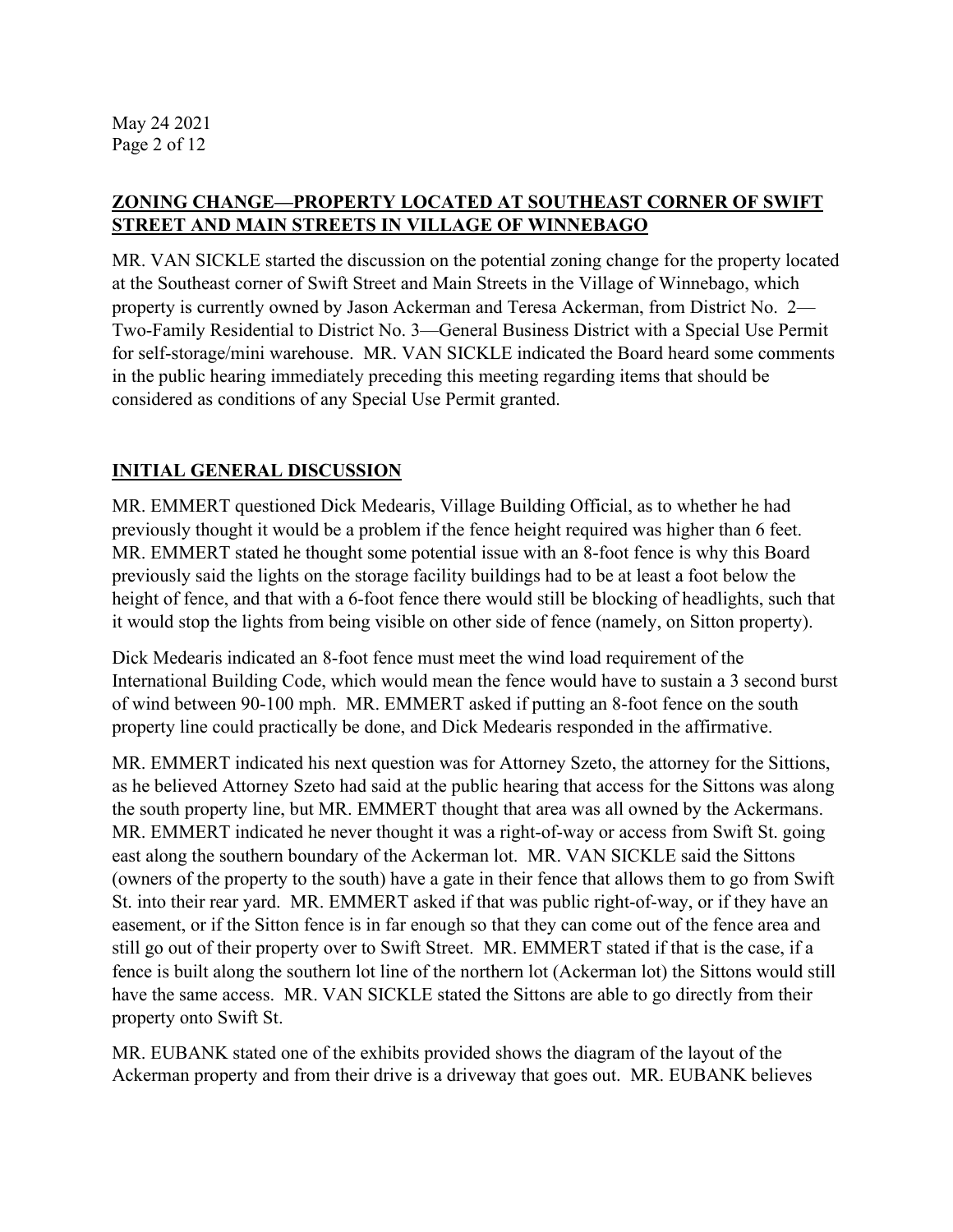May 24, 2021 Page 3 of 12

that is the entrance where the cement was poured that now goes to the south onto Swift a little farther than it used to go, and that it is on the Right-of Way approaching the roadway.

### **ENCROACHMENT ISSUE AND GRAVEL/RETAINING WALL ISSUE**

Attorney Szeto said he understands the Sittons have access along their north property line which meets the south property line of the subject parcel. Their gate is on Swift St. so the Sittons have direct access onto Swift Street. The fence is on the Sitton property. The concrete poured by the Ackermans got poured over into the area that is the property of the Sittons without permission. Attorney Szeto also stated there is another portion of the Sitton property in front of the gate that used to be gravel up to gate so they could get onto their property, and that portion has now had dirt put down and seeded by the the Ackermans. Attorney Szeto said his clients want that area back to its original condition.

Mr. Ackerman stated the Sittons are not going onto the Ackerman property, but rather going directly over the public Right-of-Way onto Swift St. When Mr. Ackerman poured the concrete approach that ties into Swift Street he created an angle that goes further south on Swift St. and the north line of the Sitton property would be extended west. MR. VAN SICKLE indicated he and Attorney Gaziano looked at the area a couple weeks ago, and the effect of driving over that concrete now is a level drive directly into the Sitton's gate, but it is not gravel, but rather only dirt. MR. VAN SICKLE does not see a problem with the concrete, if 3-4 inches of gravel were put in to prevent the Sitton vehicles from getting stuck in the mud when they go into their gate.

MR. EMMERT confirmed with Attorney Szeto that the Ackermans encroached on the Sitton property with the work the Ackermans did, and asked if they were going to do something about it. Attorney Szeto said he believed there was conversation between property owners. Mrs. Sitton said they only spoke to the Ackermans about the fence on the east side, but not about about encroachment with the cement because they are deferring to the Village. Mr. Sitton said he asked Mr. Ackerman a few times for the gravel to be put back. Mr. Ackerman said did not take anything out of that area, and that he has photos of the area as grass, but is willing to put gravel in. MR. EMMERT said he sees it as a matter between the property owners and if there is an encroachment then maybe the Ackermans have to get the cement out of there or make the Sittons happy.

Mr. Ackerman said the Village approved Ackerman's engineering print with the flare on it. There was initially comment that there was no encroachment on the Sitton property because the flare is in the public Right-of-Way, the Village would handle how the property would be restored and that it is not on the Sitton property, but rather it is in the Right-of-Way. Attorney Gaziano explained that the Right-of-Way area is typically not owned by the municipality, but largely controlled by the municipality, and would be legally owned by the Sittons, not the Village. She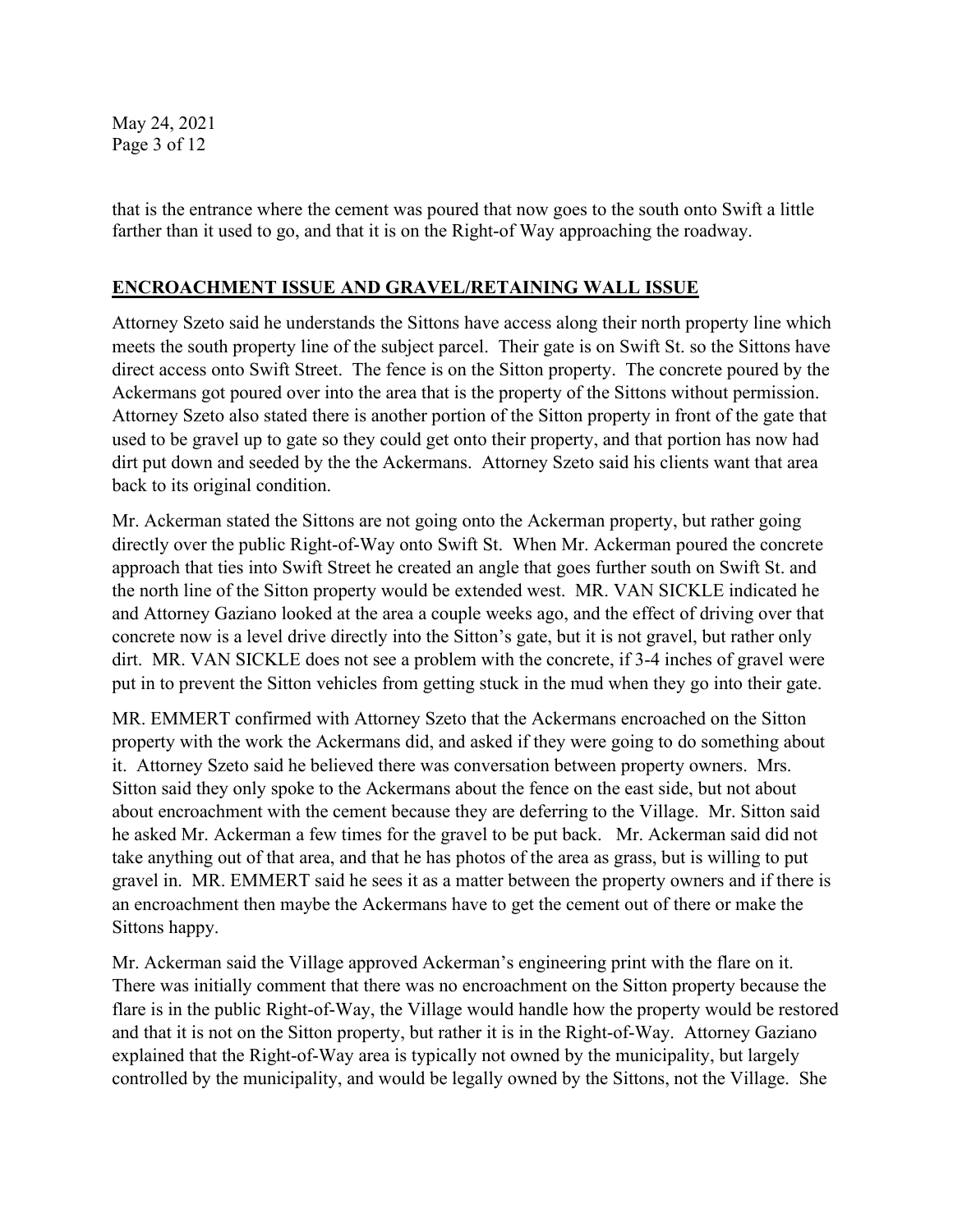May 24, 2021 Page 4 of 12

explained generally the landowner still owns the land, but is very limited in what the landowner can do on that portion of the property because the municipality has certain control based on different services that might be in there (e.g. cannot put trees because the Village would need access for utilities, etc.). Unless the Village has somehow acquired that Right-of-Way area, the

Village does not own that Right-of-Way area, but certainly has control over what is done in that Right-of-Way area.

MR. EUBANK indicated it was his understanding that Mr. Ackerman spoke to Village Public Works Director, Chad Insko, and Chad approved of the way the area was currently reseeded and the dirt placed there. Mr. Van Sickle said that gravel has been talked about for a month and he has an e-mail from Chad saying when he spoke to Mr. Ackerman on April 27, 2021, Mr. Ackerman agreed to put gravel in there. Mr. Ackerman said he was waiting for Chad to say how much and where to put it. Attorney Gaziano stated she had reached out to Chad to ask his understanding of the gravel area, and he told Attorney Gaziano he was surprised the area was dirt, as he had intended it to be gravel. Mr. Ackerman agreed to put gravel in there, and will meet with Chad in next day or so to get the above gravel requirements clarified. Mr.

Ackerman said no one told him that in the beginning, but that he is okay with going with gravel because then the turn in will be more solid.

MR. EMMERT asked if we are talking about Right-of-Way land for access to the Ackerman property, and if some of that land is owned by the Sittons. Attorney Gaziano indicated the Ackermans would be going over Right-of-Way land to get access to their property. MR. EMMERT said he understands the Village has control over the Right-of-Way land, but inquired if the Village can use the Right-of-Way on the Sitton property to give access to the Ackermans. Certain area of the Right-of-Way property to the north is on the Ackerman property. The Rightof-Way is not owned by the Village, but the Village has certain control in regard to that property so that is why the property owners are limited as to what they can do on the property. Attorney Gaziano confirmed that Mr. Emmert's question is whether the Village can, even though the property is in the public Right-of-Way area, allow another property owner to do something in that area that is not for a Village purpose. MR. EMMERT confirmed that was his question. MR. EMMERT indicated the Sitton property should not be part of Right-of-Way access to the Ackerman property because that is an encroachment even though the Village has control over it. Attorney Gaziano confirmed that interpretation. The Ackerman access and egress should be solely on the Ackerman property unless the Sittons agree. Attorney Szeto said it appears if someone were to try to enter the storage facility they may have to go over the corner of the Sitton property in front of their gate in order to get into concrete apron, and that would be an encroachment.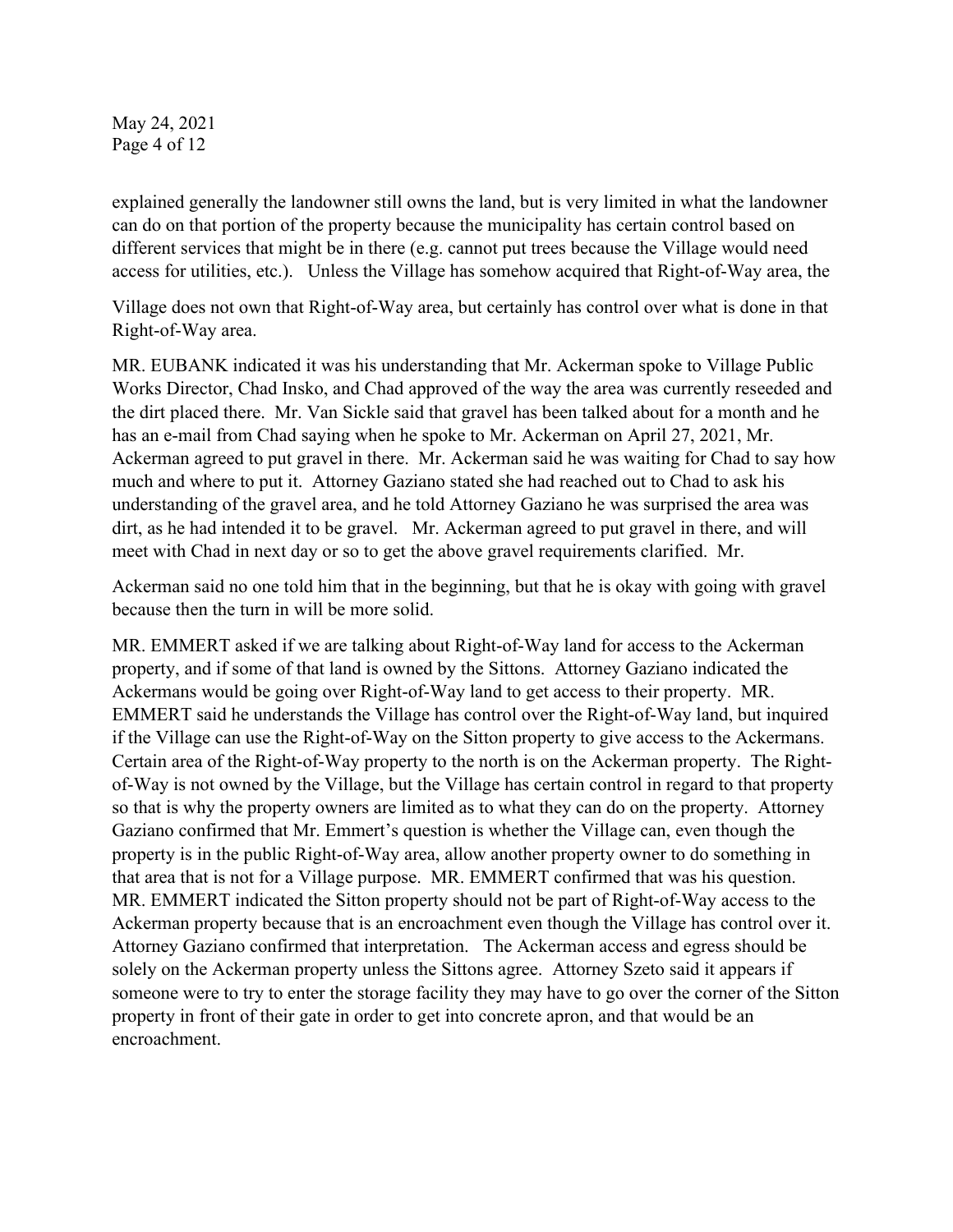May 24, 2021 Page 5 of 12

Mr. Ackerman said the Village okayed where he put ingress/egress apron (flare), and it is on the prints. Mr. Emmert asked Attorney Gaziano to look into the same because if so he sees that as a problem. Mr. Emmert said he wants to know if the Ackermans are actually encroaching on the

Sitton property with that access lane. Attorney Gaziano said from personally being out at the property and being shown by Mr. Sitton where the pin was on his property, it appears there is an area that going onto the Ackerman property would be going over the Sitton property. Attorney

Gaziano stated when she says the Village has certain control over that Right-of-Way, it is not total control. The Sittons can still use property, but if the Village needs to get access, the Village may do so for its municipal purposes. Attorney Gaziano said it also has to be determined how far that right of way goes and explained that typically the telephone poles indicate the beginning of the Right-of-Way area, but there are no telephone poles on that side of the street.

MR. EMMERT asked Attorney Szeto if there is anything the Sittons would be satisfied with that would give them access to their gate. Attorney Szeto said they just want that area returned to gravel, as it was before in front of their gate. MR. EMMERT indicated he wonders if we can get a meeting of minds because he sees an encroachment issue, and wonders what the Village had to do with the problem (e.g. if Village okayed plans). MR. EMMERT said the Village needs to look into the issue unless the Ackermans and Sittons can resolve the matter between themselves.

Mrs. Sitton said they also want access on other side of their property so they can fix their big fence, and then want to be left alone by the Ackermans. Mr. Sitton said their property sits higher than the Ackerman property.

MR. EUBANK said it sounds as if this matter is resolved between the parties with gravel being put back down. MR. EMMERT asked if the concrete has to be taken out because it would be on the Sitton property. (Attorney Gaziano showed a photo she had taken, a copy of which is attached to these Minutes.) MR. EMMERT indicated it looks as if it is at about a 45-degree angle as it flares to south. MR. EMMERT asked how far the Sitton property goes north of the fence. MR. EMMERT asked if the gate was at the northwest corner of the lot and fence, and that was affirmed. MR. EMMERT asked how much of the flare goes onto the Sitton property. Mr. Sitton guesstimated it was between 4-6 feet, but MR. EMMERT said it looks from the photograph that it is more like a foot, and Attorney Gaziano agreed. Mr. Sitton said he said can live with the cement, but it is the gravel and the retaining wall that holds the gravel up that need to be fixed. He said the cement trucks destroyed that area because it is washing the gravel down the drain so it has to be fixed. Mr. Ackerman agreed to fix the retaining wall. MR. EUBANK said it then appears there is an agreement the cement could stay, and the gravel needs to be restored and the retaining wall elevated so it will not continue to degrade. MR. EUBANK asked if that provision can be put in the Special Use Permit, and Attorney Gaziano said any legal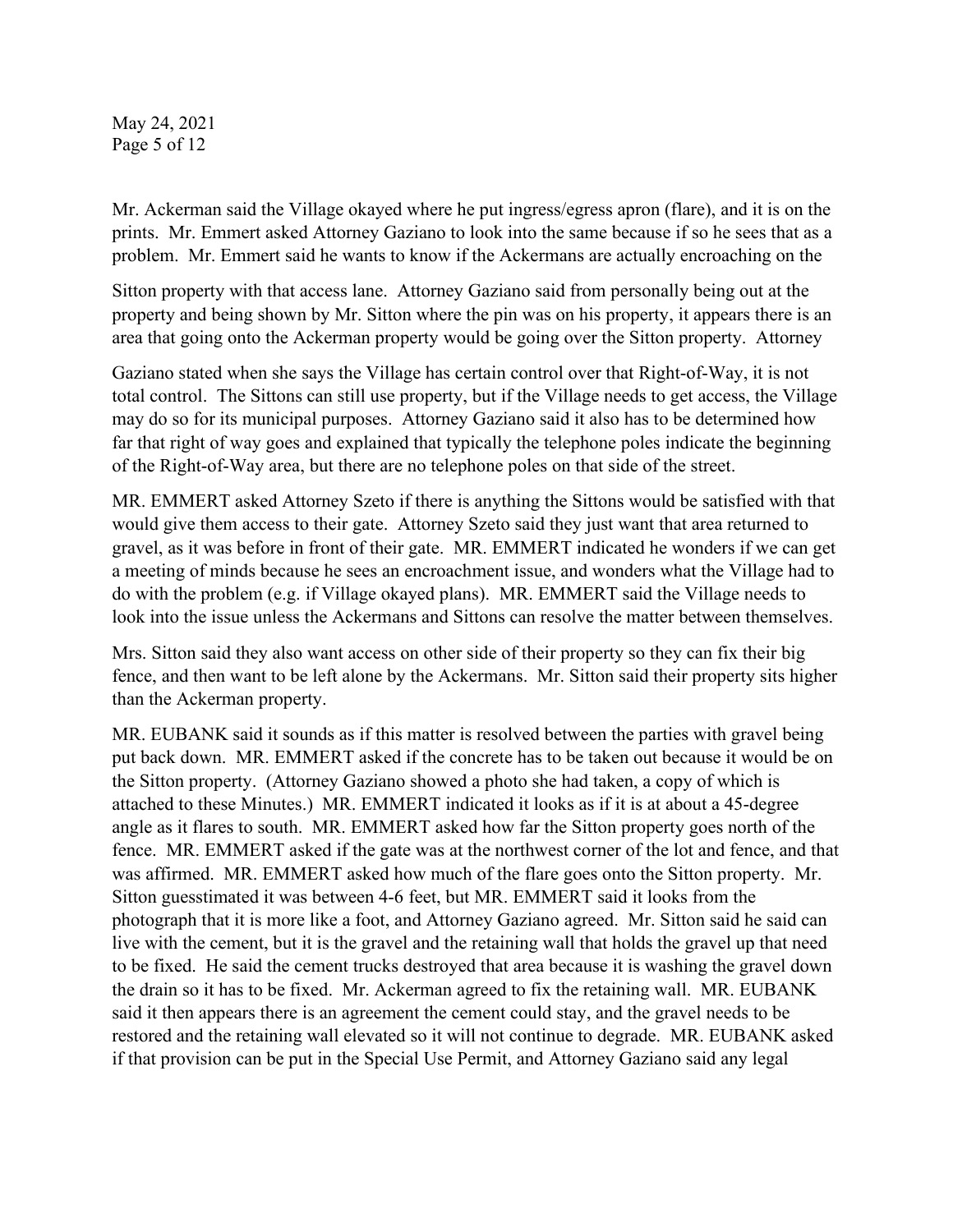May 24, 2021 Page 6 of 12

provision desired may be a condition in a Special Use Permit. MR. EUBANK indicated he wants to add that provision to the conditions of the Special Use Permit.

MR. BOOKER asked if the addition of the above language in the Special Use Permit would be in lieu of an agreement between the parties. MR. EMMERT said in a Special Use Permit the Village cannot bind the Sittons to anything so there needs to be an agreement between the Ackermans and the Sittons. The Village can put something in the Special Use Permit that the Ackermans have to do something, but that would not prevent the Sittons from complaining about encroachment. MR. BOOKER agreed it needs to be an agreement between the Ackermans and Sittons with the terms to show they have come to an agreement about the encroachment issue. Attorney Gaziano said it can be put in the Special Use Permit what is required of the Ackermans, but the Ackermans and Sittons would need to come to a written agreement and then bring that agreement back to the Village.

Attorney Szeto asked the Sittons if they are okay if the gravel is put back in front of the gate and the retaining wall is fixed, with the concrete kept in place even though it appears to encroach onto the Sitton land. Mr. Sitton said that would be okay as long as the Ackermans knows that is on the Sitton land. Mrs. Sitton said that would be okay, but they want no more encroaching or trespassing, and the Sittons want to be left alone. MR. EUBANK said there would need to be language in the agreement that the Ackermans have access for that specific purpose only.

Upon inquiry from Attorney Szeto, the Sittons indicated they do not have problem if a customer of Ackermans drives across the Sitton gravel to get to the Ackerman property. Attorney Szeto asked if it would be satisfactory if the agreement could just be part of the Special Use Permit as an additional signatory line whereby it stated the conditions to which the Sittons agree. Attorney Gaziano indicated those terms need to be part of a separate agreement, but the Village can put in the Special Use Permit what actions the Ackermans have to take. Attorney

Gaziano said that written agreement needs to be recorded so it runs with the land and can be binding in the future.

MR. EMMERT suggested the Zoning Board delay the vote on recommendation to the Village Board of the zoning change with a Special Use Permit for a month or so until the signed agreement between the Sittons and Ackermans is received by the Village. Attorney Szeto will draft that agreement for review by the Ackermans. Upon Mr. Ackermans inquiry, it was also confirmed this would be a one-time agreement, and that there would not be a continuing obligation for the Ackermans to make improvements on Sitton's land, or maintain the Sitton property.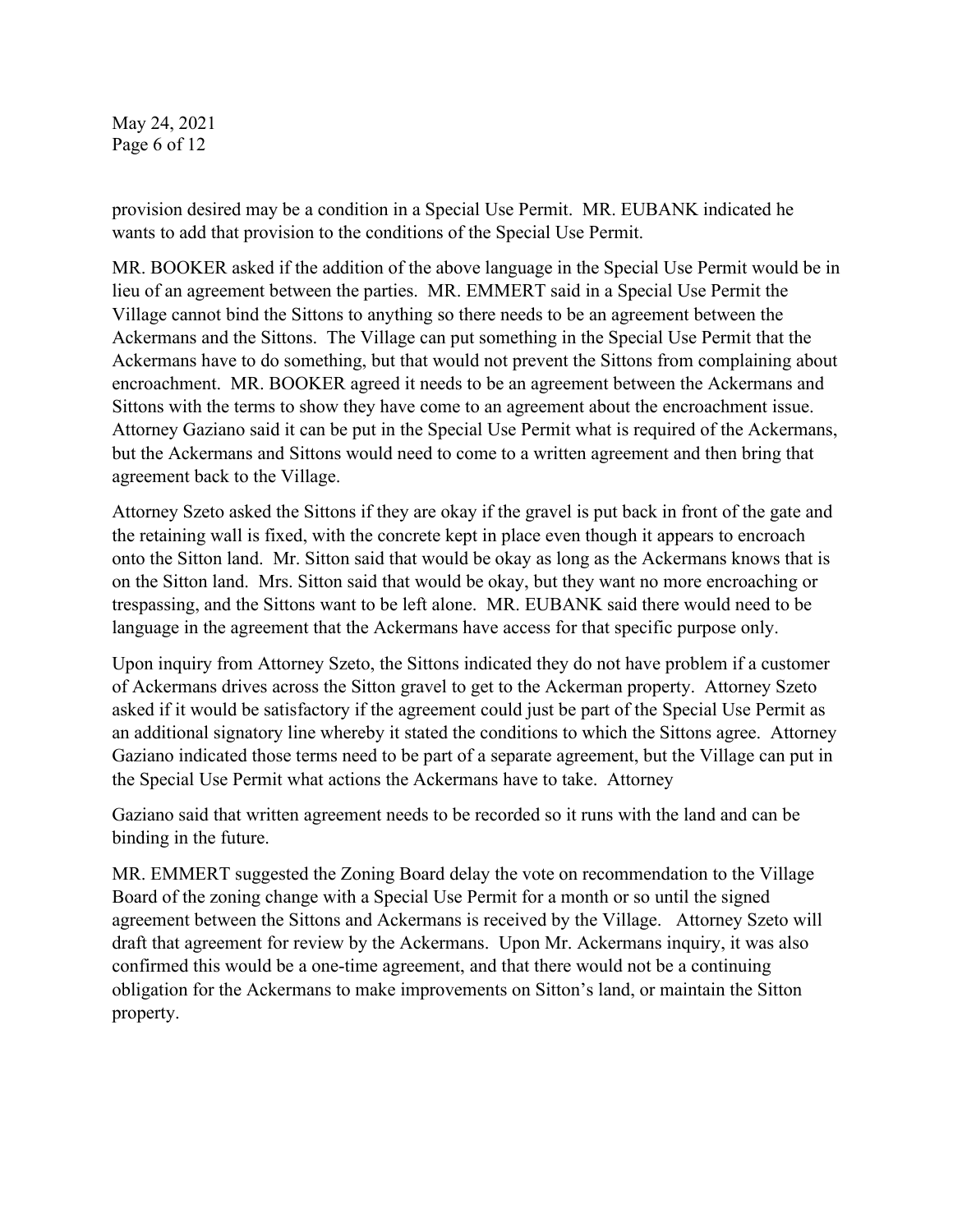May 24 ,2021 Page 7 of 12

### **FENCE ISSUE**

There was then discussion if the requirement should change from requiring a 6-foot fence, as previously discussed, to an 8-foot fence. MR. EMMERT asked if there are any 8-foot fences in the Village, and Mr. Sitton said there is an 8-foot fence on the east side of the Sitton property. Attorney Gaziano then showed the Board a photograph of the fence being discussed (see copy of the photograph attached to these Minutes). It is an 8 foot chain link fence with metal privacy slats. Mrs. Sitton stated someone could potentially look over a 6 foot fence. Mr. Emmert asked Mr. Ackerman if he would agree to an 8-foot fence. Mr. Ackerman said he would have been okay with the same, but he thought that issue had previously been resolved at 6 feet and has already purchased the 6 foot fence which is ready to be put up. Mr. Ackerman inquired what he is then to do with the 6-foot fence and that it is going on 2 years since he had been trying to get this matter handled. Mr. Ackerman confirmed it would be a wood fence and that JULIE is coming this week to mark the area and then he planned to put the fence up.

MR. EUBANK said the concern the Zoning Board had previously had with the Ackermans putting in a 6 foot vs. an 8-foot fence had to do with concerns regarding light going onto any neighboring property, and the Zoning Board had talked to the Ackermans at length over several meetings regarding how to address this issue. There had been discussion about different types of light fixtures, where the lights are to be put on the facility, and that the lights are to be placed 1 foot below or lower than the fence height so the illumination from the lights on the buildings or beam from car headlights would not typically go over a 6 foot fence. He stated it was never discussed that someone 6 ft 5" tall would be able to look over the fence. MR. EUBANK does not think it is the Village's concern to prevent people from looking over someone else's property. The idea is what is the purpose of the fence and that possibly it is to keep sound out.

MR. EMMERT added that when he was talking about the lighting previously, one of the current proposed restrictions of the Special Use Permit is to have traffic coming in from Swift Street to avoid headlight beams going onto the Sitton property so there never should be headlights hitting the fence. The headlights should be coming in parallel to the fence and heading north. MR. EMMERT stated right now there is no fence so someone could look onto the Sitton property anyway, and the Sittons could always put up a fence if they did not want someone looking onto their property. MR. EMMERT said he is still comfortable with the 6-foot fence previously discussed by the Zoning Board as being required as long as the lights have to be at least a foot below the fence height, and traffic has to leave the property via Main Street not Swift Street.

Attorney Szeto remarked he sees the privacy issue involved here as different than if it was just another house going in on the property which he would see as an issue between neighbors. However, he sees this situation as different because something is being brought before the Village for approval so the Village has a say in the matter. The proposed use is a commercial use next to a residence. MR. EMMERT agreed it is a different use, but it is just a storage unit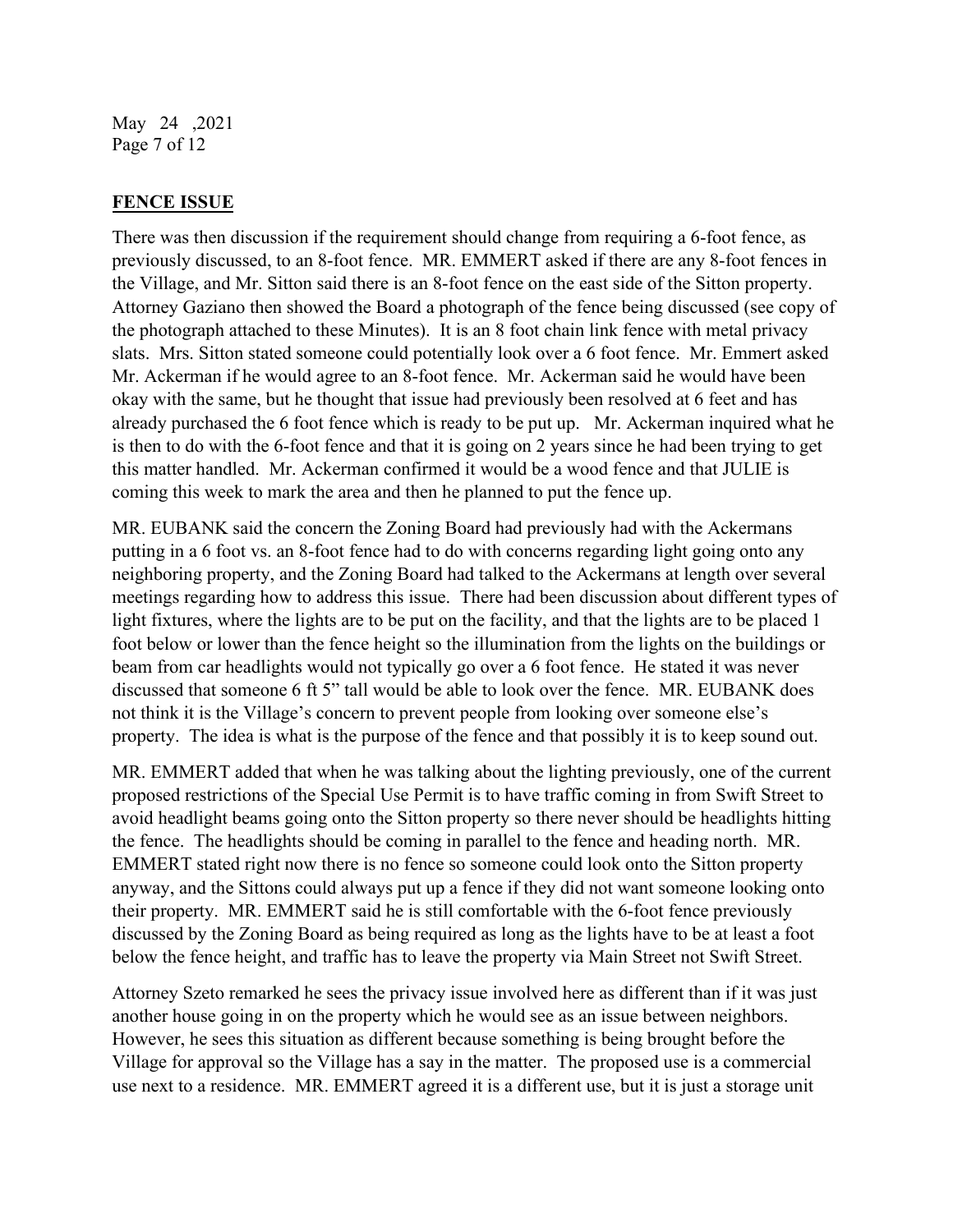May 24, 2021 Page 8 of 12

facility, not a business, such as an ice cream shop, where people congregate. Mr. Emmert believes the Village has looked at the Sittons' condition, by requiring the fence the Village has addressed the privacy concerns, and that the Village has made reasonable requirements given the circumstances. It is not any type of business that can be in there, but rather is a storage unit facility where people come and go and do not congregate there.

Mrs. Sitton alleged people are coming and going all hours, and that based on the placement of their master bedroom they would now have to have shades if just a 6 foot fence is required. Mr. Sitton mentioned that they have now noticed sound bouncing off the walls since the construction of the storage facility. Mrs. Sitton stated they have lived at the property for several years and did not ask for this facility. She stated that if they had had a reasonable time at the beginning, they would have worked to try to put the kibosh on this project. Attorney Gaziano stated that just like the notice of the public hearing conducted earlier tonight was provided to all property owners within 250 feet of the subject property, which included the Sittons, that same notice was previously provided when the prior public hearing was previously held on this same issue (the notice, advertising, and public hearing had to be redone because there has been a misinterpretation of what provisions had been in the UDO at the time of the initial public hearing and the UDO had to first be amended to accommodate this Special Use being requested under District No. 3). No member of the public showed up for comment at that prior public hearing.

Attorney Szeto asked that the Village look at the practical implications on a resident's life. He said one of the benefits of a Special Use Permit is to allow the Village to look at things on a case-by-case basis and impose conditions based on that particular situation. He does not think an 8 foot privacy fence is unreasonable in this situation, based on the lay of the land, to minimize impact. He said there is a very small buffer and the units are pretty much right there on the property line. MR. EUBANK stated the Zoning Board still has hours of operation to discuss in this situation where there is a residential neighborhood bordering on a General Business so that may address the concern expressed by Attorney Szeto.

#### **HOURS OF OPERATION ISSUE**

Discussion was then had on the hours of operation issue. MR. MCDOUGALL asked how hours of operation are practically going to be set unless there is a padlock on the property to restrict access during certain times. MR. EMMERT said it would need to be part of the lease agreement the Ackermans have with their unit tenants and could be enforced as a term of the lease. MR. EMMERT said he does not think there would be a problem with time restrictions because he doubts many people are going to use the facility between Midnight and 7 a.m. MR. MEDEARIS said as part owner of a storage unit facility near Winnebago Corners, where the zoning is not residential, they have very little traffic after dark in and out, on their 7 days a week operation.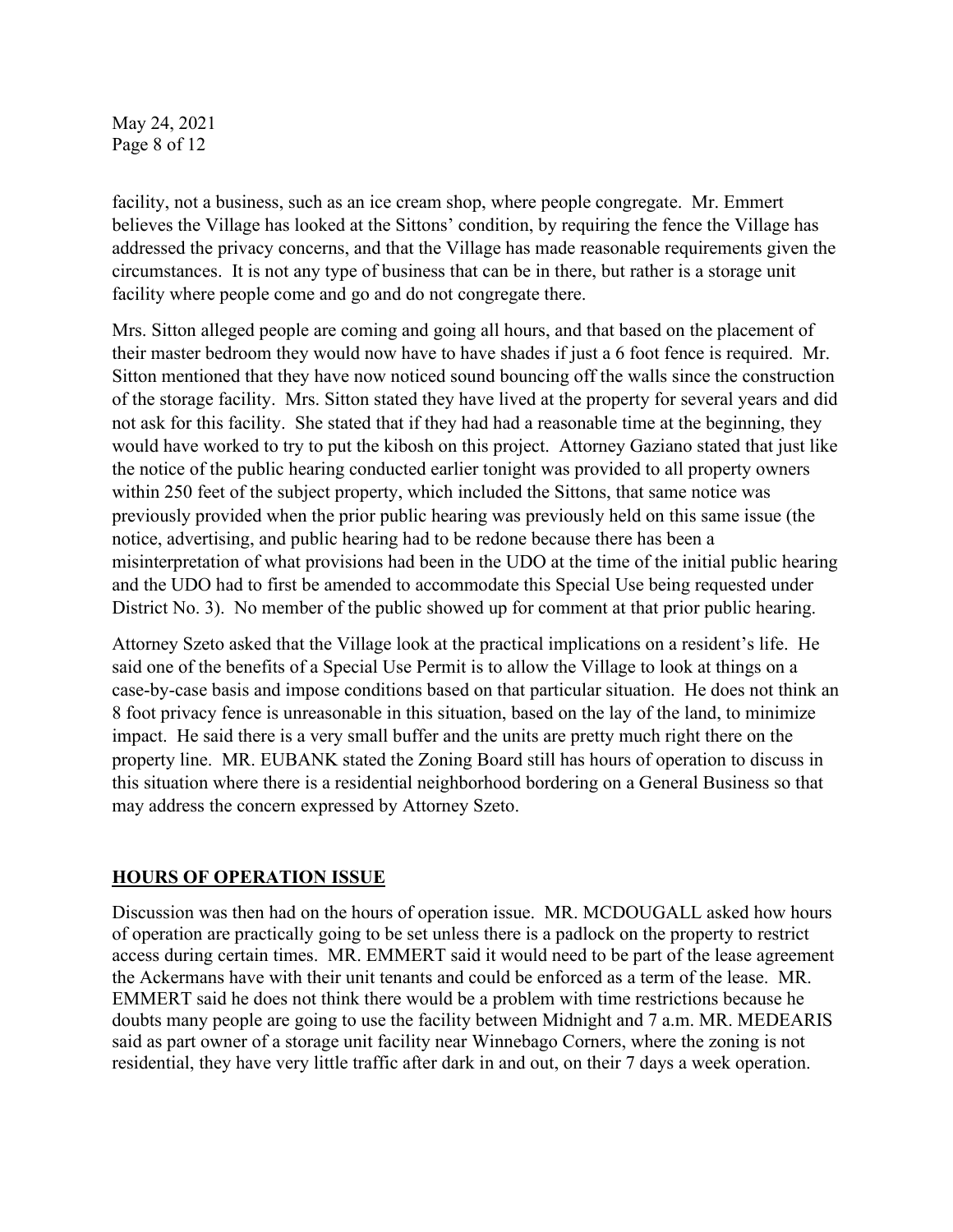May 24, 2021 Page 9 of 12

Various hours of operation time were discussed, as well as the number of days per week. It was also confirmed by Mr. Ackerman that he is not putting in an access gate.

Attorney Szeto asked if it would be a condition of the Special Use Permit that if the Ackermans did not follow through with enforcement if would be considered a violation of the Special Use Permit. There was discussion of whether a complaint about after-hours customer activity on the Ackerman property would be made to the Ackermans or the Village Police Department. Attorney Gaziano suggested that from a police preservation of time point of view she would at least like to see the Sittons, or anyone else with a complaint, contact the Ackermans to register such complaint and, only if ignored, to then call the Village Police Department. It was also discussed that it needs to be a condition of the Special Use Permit that the Ackermans need to respond to such complaints and enforce the hours of operation restrictions. Mr. Ackerman stated at some point he may need to put in cameras to monitor the situation. It was also discussed that if there were allegations that the Ackermans were not responding to complaints and enforcing the hours of operation restrictions that there would be a hearing to determine if the Ackermans were repeatedly and willfully allowing people to patronize the facility outside of allowed hours of operation. If so, that would be in violation of the terms of the Special Use Permit, and could result in suspension or revocation of the Special Use Permit. It is not intended that a single violation would result in suspension or revocation of the Special Use Permit.

MR. EMMERT stated that the hours violations requiring enforcement by the Ackermans as a condition of the Special Use Permit would have to be of Ackerman unit tenants. If someone else was on the premises outside allowed hours, he would expect the Ackermans to consider that person as trespassing, and then that could be a matter for Village Police Department involvement.

**MR. EUBANK made a motion to require as a condition of the Special Use Permit that the hours of operation of the storage unit facility be 7:00 a.m.-10:00 p.m., Monday through Sunday, the motion was seconded by MR. EMMERT. Motion carried by roll call vote, with all members voting "Yes", except for MR. MEDEARIS who voted "No".** 

# **CURRENT PROPOSED SPECIAL USE PERMIT RESTRICTIONS**

There was then discussion on the previously distributed proposed Special Use Permit restrictions 1-9 (see copy attached to these Minutes).

MR. MCDOUGALL asked about the procedure for zoning reversion if a structure other than a storage unit facility/mini warehouse were to be placed on the premises. Attorney Gaziano explained that the Village could revert the zoning back to its prior designation, or another designation deeded appropriate, after a public hearing was held to consider what would be the most appropriate designation taking into consideration the complexion and circumstances of the area at the time of such reversion.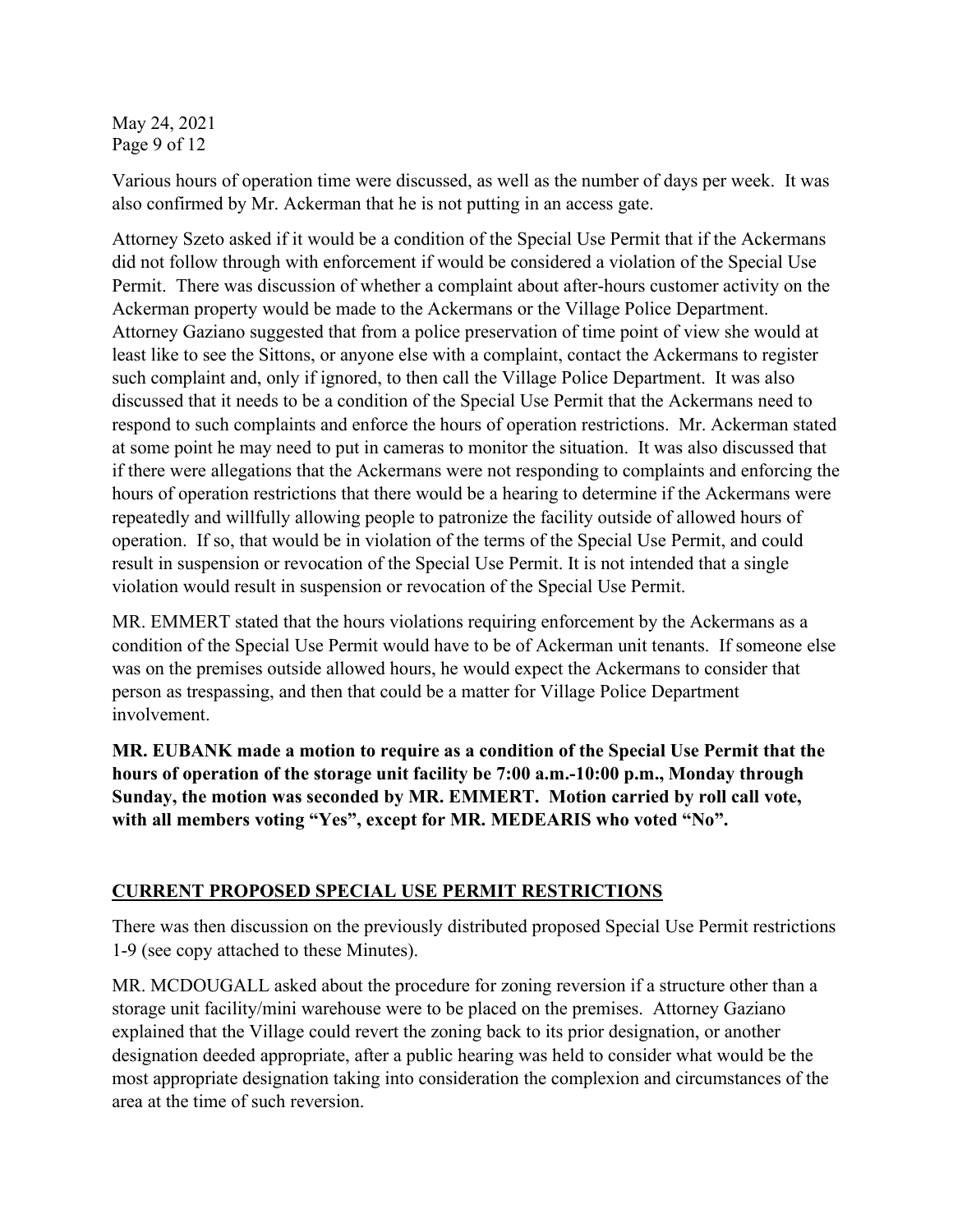May 24, 2021 Page 10 of 12

MR. BOOKER asked for clarification of the wording in #8 of the proposed restrictions dealing with traffic flow on the site. There was extended discussion about where traffic markings should be required to be placed, and whether the Ackermans, as the property owners, would need to follow such restrictions resulting in prohibiting them from exiting the subject property onto Swift Street. Mr. Ackerman indicated he needs at certain times to exit from the adjacent property he owns to the east by going through his storage unit facility property and exiting onto Swift Street based on the size of certain of his commercial vehicles. There were differing thoughts on means of egress

for someone who owned the property to the east of the subject property (which eastern property is currently also owned by the Ackermans). MR. EUBANK indicated he believed the focus should be on what are the restrictions required on the property owners of the subject property sought to be rezoned in order to achieve the intended purpose of the Special Use Permit, but beyond that we should allow them to go around their own property. MR. EMMERT opined that zoning should be a general principle, not zoning for a particular individual's needs, and he could see a future owner of the easterly adjacent property having the same egress issues as the Ackermans currently have in exiting the eastern property they own. MR. MCDOUGALL said the issue is that we do not want any traffic going south. He said if the Ackermans are using the subject property for east or west travel, there would not be any light shining onto the Sitton property. Mr. Medearis and Mr. Ackerman mentioned snowplowing issues in reference to directional travel.

**MR. BOOKER then made a motion to modify #8 of the previously proposed conditions of the Special Use Permit to strike the phrase on the 4th line "pavement markings on the property" and replace it with "place appropriate signage and traffic markings at point of ingress and egress so it would be reflected on the concrete aprons rather than throughout the property". MR. EUBANK seconded the motion and it passed by a unanimous roll call vote.** 

With the above modification the second sentence of #8 shall read "The property owner must" place appropriate signage and traffic markings at a point of ingress and egress so it would be reflected on the aprons rather than throughout the property, which meet, as near as practical, all size and structural requirements of similar signage and traffic markings as described in the Illinois Vehicle Code."

**MR. EUBANK then made a motion that #8 of the restrictions be further amended to incorporate the concept that all tenants of the property would have to obey the one-way coming in from Swift Street requirement, and the one-way direction to the north, but the property owner would not be restricted to that one direction of travel, such that the pavement arrow markings are only there to determine the traffic flow for those customers. Motion carried on a roll call vote, with all Members voting "Yes", except Mr. EMMERT who voted "No".**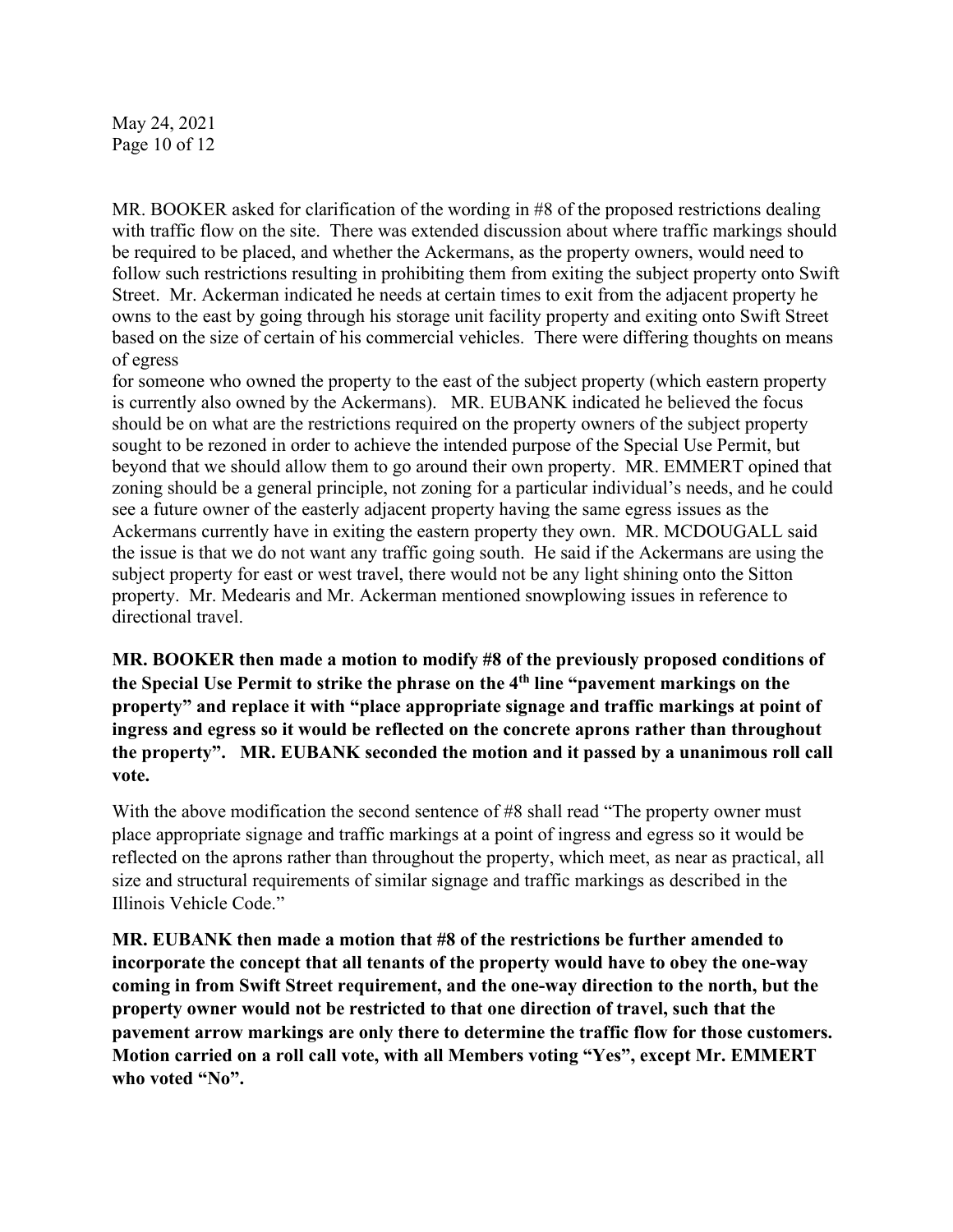May 24, 2021 Page 11 of 12

Attorney Gaziano will draft a revised restriction to confirm with the above idea.

### **MISCELLANEOUS**

MR. VAN SICKLE asked Mr. Ackerman to provide an updated site plan to incorporate the above ingress and egress requirements and remove unnecessary directional markings, and to make the dimensions easier to read. Mr. Ackerman will obtain the same from his engineer and deliver the documents to the Village, as well as provide a 8-1/2 x 11 .pdf of the revised site plan. Attorney Gaziano indicated that in addition to 8-1/2 x 11 size, she would like a couple of larger size ones to have at the Village for easier reading should interpretation questions come up in the future. The 4 copies already provided do not have corrected or updated information to show direction of travel. It was agreed that although the UDO requires 14 sets of the plans to be delivered to the Village, and due to a misinterpretation there were only 4 previously provided, at this point only 4 of the revised sets will be required, provided the electronic version is also provided. MR VAN SICKLE also remarked that in the proper process those 14 copies are supposed to go to Zoning Board first. The four that had been previously provided by the Ackermans had gone to Chad Insko, the Fire Department, Dick Medearis, and the Village Office.

The matter of formal recommendation of #1-9 for the Special Use Permit will be on hold until the signed agreement is received from the Sittons and the revised draft Special Use Permit conditions document is received from Attorney Gaziano.

Attorney Gaziano will provide the Zoning Board Members with a copy of the Minutes packet she previously put together based on copies of all Minutes addressing the Ackerman rezoning issue starting in Feb 2020, that she had asked Kellie Symonds to provide for Attorney Gaziano's review.

MR. VAN SICKLE indicated the previously proposed variances will need to be discussed in the future.

MR. BOOKER raised the issue of how the restriction on hours of operation will affect the owner in dealing with his property. MR. BOOKER mentioned the owner may want to plow early in morning or clear out the unit of someone who defaulted on his or her lease, which could be outside of the 7:00 a.m.-10:00 p.m. hours. MR. EMMERT opined he did not see those hours applying to the property owner because those action of the owner are seen as dealing with maintenance of his business not operation of the storage units. MR. EUBANK agreed and likened the situation to someone early plowing his or her driveway because that individual has to get to work, which may cause noise outside the allowed hours.

**MR. EUBANK make a motion to lay over to the next meeting the matter of making a zoning change recommendation to the Village Board. MR. EMMERT seconded the motion and it unanimously carried on a roll call vote.**